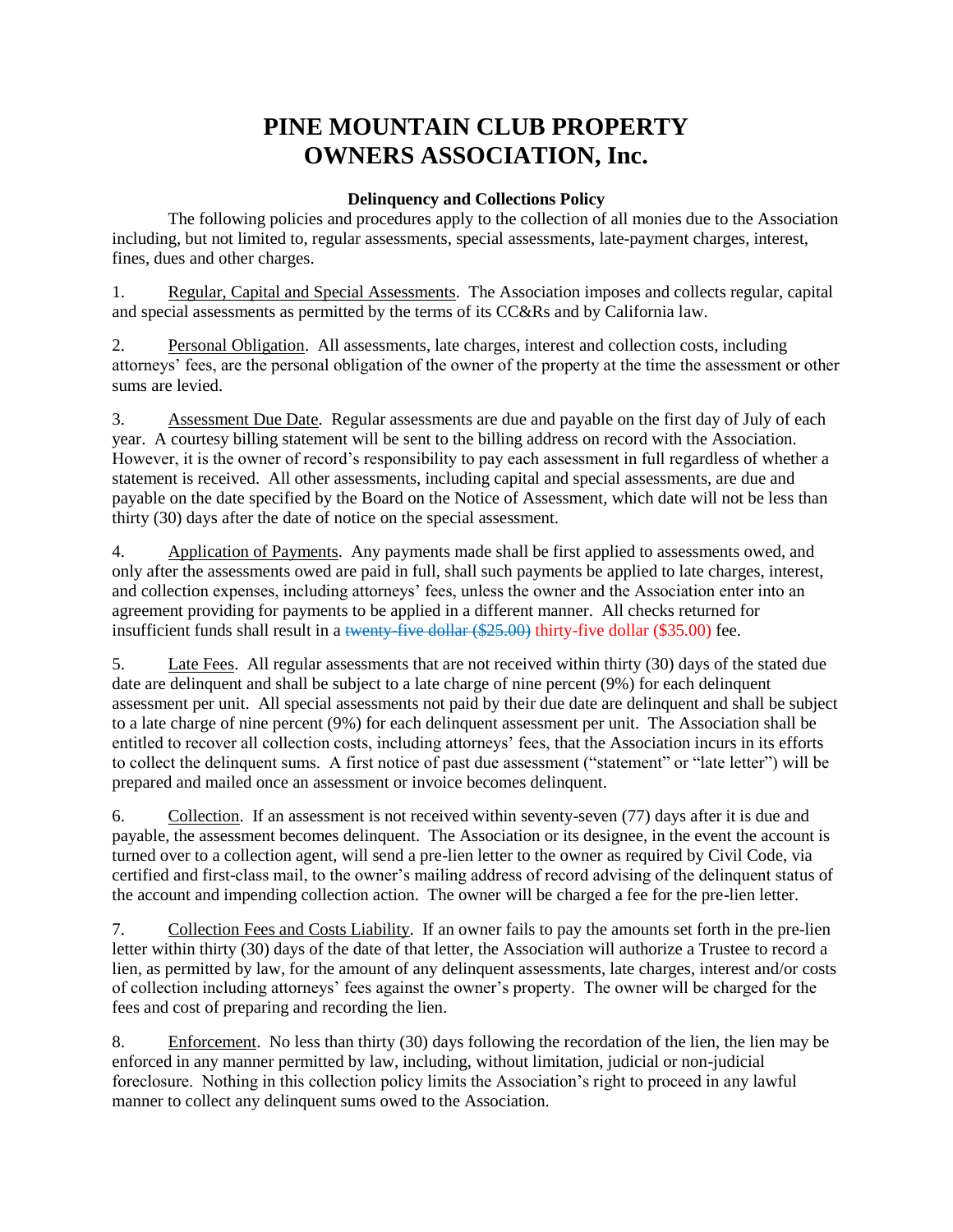9. Disputes. As an owner you have the right to dispute an assessment by submitting a written request for dispute resolution to the Association pursuant to the Association's meet and confer program as required in Chapter 10, Article 2, and Article 3 (commencing with Section §5900 of the Civil Code). You are offered and advised that you have the right to request a meeting with the Board as provided in Section §5665 of the Civil Code. You have the right to request that the Association participate in some form of Internal Dispute Resolution ("IDR"). If an owner disputes the amount of any late charge or other charge, the owner may pay all delinquent amounts in full under protest and send the Association, by certified mail, a written notice that the amount is paid under protest. This notice must be given within thirty (30) days of the recordation of the Notice of Delinquent Assessment. The owner has the right to demand that the matter be resolved through Alternative Dispute Resolution (ADR) in accordance with California Civil Code Section §5935. An owner may not demand ADR more than two (2) times in a single calendar year or three (3) times in any five (5) calendar years.

10. Inspection. An owner is entitled to inspect the Association's accounting books and records to verify the amounts owned pursuant to Corporations Code Section §8333.

11. Mistakes. If it is determined that the owner has paid the assessments on time, the owner will not be liable to pay the charges, interests, and costs of collection associated with collection of those assessments.

12. Payment Plan Requests. Any owner may make a formal request to the Board for a payment plan. An owner may also request to meet with the Board in executive session to discuss a payment plan. Each request is handled on a case-by-case basis. The Board is under no obligation to grant payment plan requests. Payment plan requests shall be submitted in writing and mailed to the Association at:

> Pine Mountain Club Property Owners' Association, Inc. P.O. Box P Pine Mountain Club, CA 93222-0016

13. Paid in Full. Prior to recordation of the release of any lien, or dismissal of any legal action, all assessments, late charges, interest, and costs of collection, including attorneys' fees, must be paid in full to the Association.

14. Suspend Privileges and Voting Rights. The Board may suspend the common area privileges and voting rights of any member who is more than seventy-seven (77) days delinquent in their assessment. Common area privileges and voting rights will remain suspended until the delinquency, including any accumulated penalties, interest and costs of collection, has been paid in full.

15. Notice of Assessment and Foreclosure. The statutorily-required Notice of Assessment and Foreclosure is incorporated herein as Exhibit "A" to this policy.

16. Affectivity and Changes. The policies and procedures stated herein supersede all previous such versions, whether written or oral, regardless of the medium through which they were communicated. Additionally, these policies and procedures a subject to change upon thirty (30) days written notice.

17. Over-Night Payments. The mailing address for over-night payments pursuant to this collection process is:

> Pine Mountain Club Property Owners' Association, Inc. c/o Best Alliance Foreclosure and Lien Services 16133 Ventura Blvd., Suite 700 Encino, CA 91436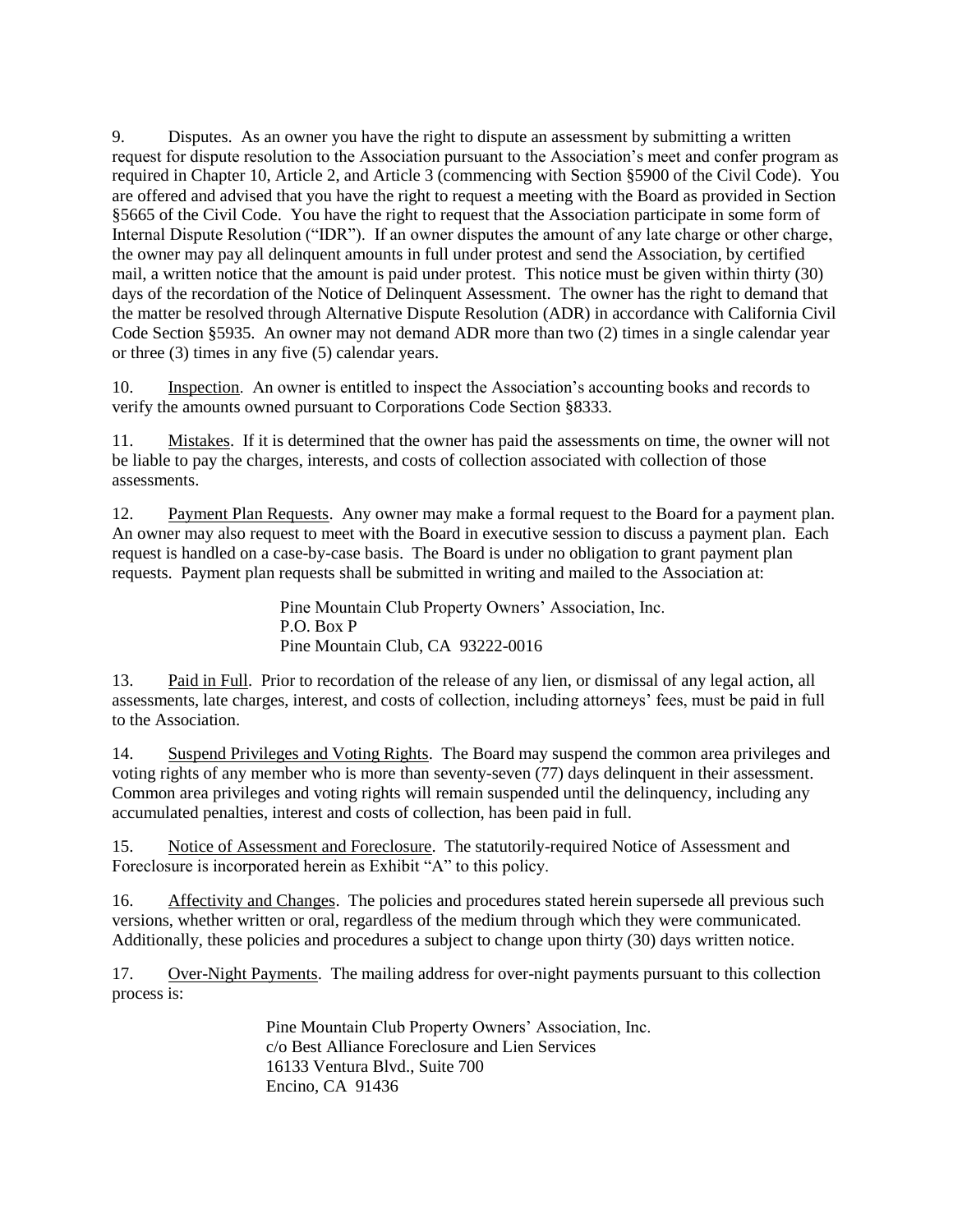## **EXHIBIT "A" To the Delinquency and Collection Policy of The Pine Mountain Club Property Owners' Association, Inc.**

#### **NOTICE ASSESSMENTS AND FORECLOSURE**

This notice outlines some of the rights and responsibilities of owners of property in common interest developments and the associations that manage them. Please refer to the sections of the Civil Code indicated for further information. A portion of the information in this notice applies only to liens recorded on or after January 1, 2003. You may wish to consult a lawyer if you dispute an assessment.

#### **ASSESSMENTS AND FORECLOSURE**

Assessments become delinquent fifteen (15) days after they are due, unless the governing documents provide for a longer tie. The failure to pay Association assessments may result in the loss of an owner's property through foreclosure. Foreclosure may occur either as a result of a court action, known as judicial foreclosure, or without court action, often referred to as nonjudicial foreclosure. For liens recorded on and after January 1, 2006, an association may not use judicial or nonjudicial foreclosure to enforce that lien if the amount of the delinquent assessments or dues, exclusive of any accelerated assessments, late charges, fees, attorney's fees, interest, and costs of collection, is less than one thousand eight hundred dollars (\$1,800). For delinquent assessments or dues in excess of one thousand eight hundred dollars (\$1,800) or more than twelve (12) months delinquent, an association may use judicial or nonjudicial foreclosure subject to the conditions set forth in Article 3 (commencing with Section §5700) of Chapter 8 of Part 5 of Division 4 of the Civil Code. When using judicial or nonjudicial foreclosure, the Association records a lien on the owner's property. The owner's property may be sold to satisfy the lien if the amounts secured by the lien are not paid. (Section §5700 through §5720 of the Civil Code)

In a judicial or nonjudicial foreclosure, the Association may recover assessments, reasonable costs of collection, reasonable attorney's fees, late charges, and interest. The Association may not use nonjudicial foreclosure to collect fines or penalties, except for costs to repair common areas damaged by a member or a member's guests, if the governing documents provide this. (Section §5725 of the Civil Code)

The Association must comply with the requirements of Article 2 (commencing with Section §5650) of Chapter 8 of Part 5 of Division 4 of the Civil Code when collecting delinquent assessments. If the Association fails to follow thee requirements, it may not record a lien on the owner's property until it has satisfied those requirements. Any additional costs that result from satisfying the requirements are the responsibility of the Association. (Section §5675 of the Civil Code)

At least thirty (30) days prior to recording a lien on an owner's separate interest, the Association must provide the owner of record with certain documents by certified mail including a description of its collection and lien enforcement procedures and the method of calculating the amount. It must also provide an itemized statement of the charges owed by the owner. An owner has a right to review the Association's records to verify the debt. (Section §5660 of the Civil Code)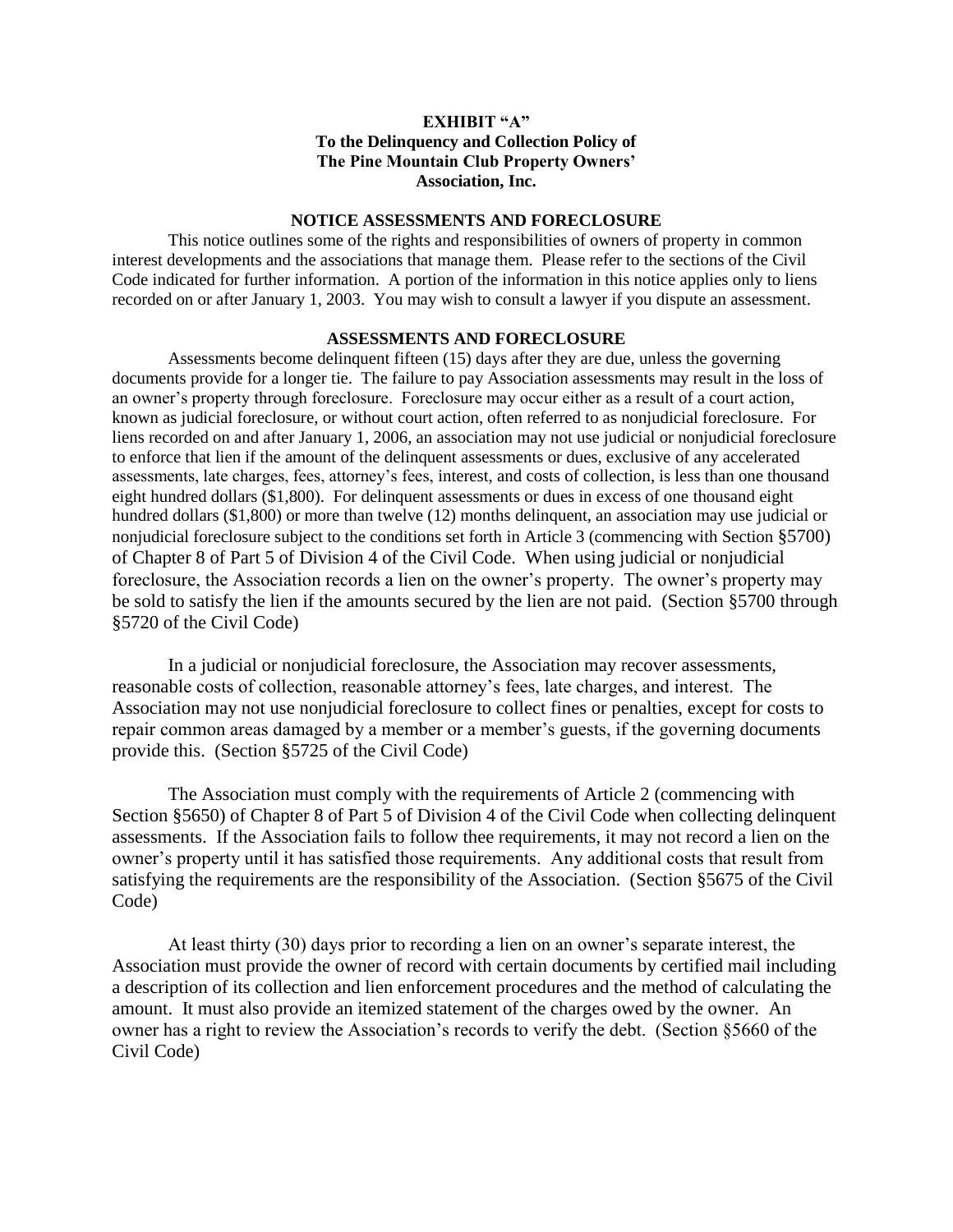If a lien is recorded against an owner's property in error, the person who recorded the lien is required to record a lien release within twenty-one (21) days, and to provide an owner certain documents in this regard. (Section §5685 of the Civil Code)

The collection practices of the Association may be governed by state and federal laws regarding fair debt collection. Penalties can be imposed for debt collection practices that violate these laws.

## **PAYMENTS**

When an owner makes a payment, he or she may request a receipt, and the Association is required to provide it. On the receipt, the Association must indicate the date of payment and the person who received it. The Association must inform owners of a mailing address for overnight payments. (Section §5655 of the Civil Code)

An owner may, but is not obligated to, pay under protest any disputed charge or sum levied by the Association, including but not limited to, an assessment, fine, penalty, late fee, collection cost, or monetary penalty imposed as a disciplinary measure, and by so doing, specifically reserve the right to contest the disputed charge or sum in court or otherwise.

An owner may dispute an assessment debt by submitting a written request for dispute resolution to the Association as set forth in Article 2 (commencing with Section §5900) of Chapter 10 of Part 5 of Division 4 of the Civil Code. In addition, an association may not initiate a foreclosure without participating in alternative dispute resolution with a neutral third party as set for the in Article 3 (commencing with Section §5925) of Chapter 10 of Part 5 of Division 4 of the Civil Code, if requested by the owner. Binding arbitration shall not be available if the Association intends to initiate a judicial foreclosure.

An owner is not liable for charges, interest, and costs of collection, if it is established that the assessment was paid properly on time. (Section §5685 of the Civil Code)

## **MEETINGS AND PAYMENT PLANS**

An owner of a separate interest that is not a time-share interest may request the Association to consider a payment plan to satisfy a delinquent assessment. The Association must inform owners of the standards for payment plans, if any exist. (Section §5665 of the Civil Code)

The Board must meet with an owner who makes a proper written request for a meeting to discuss a payment plan when the owner has received a notice of a delinquent assessment. These payment plans must conform to the payment plan standards of the Association, if they exist (Section §5665 of the Civil Code)

Approved by Resolution #07-03-16-19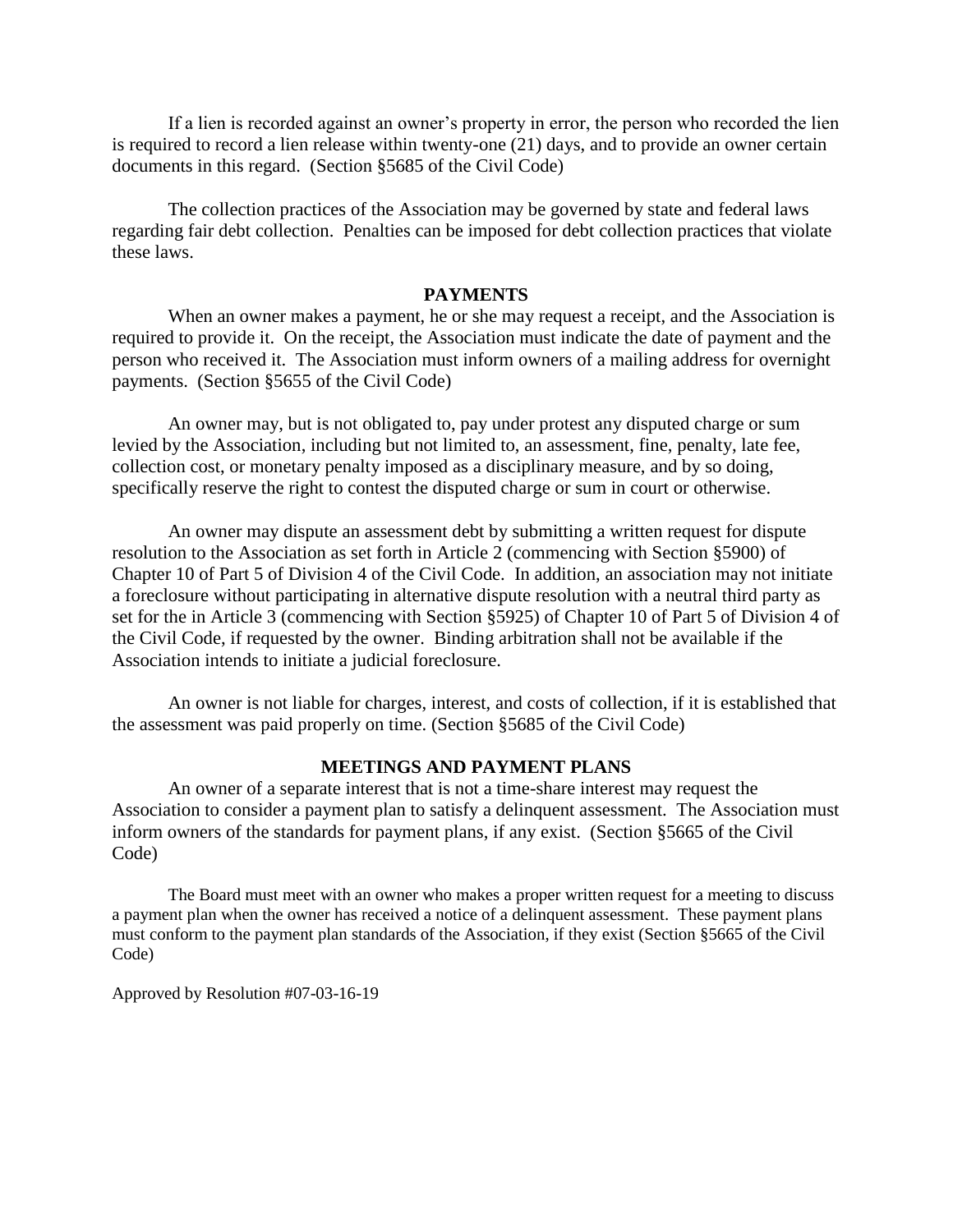## **SUMMARY OF CALIFORNIA CIVIL CODE SECTION 5975 RELATING TO ENFORCEMENT OF GOVERNING DOCUMENTS THROUGH ALTERNATIVE DISPUTE RESOLUTION**

**PLEASE TAKE NOTE**: *California Civil Code Section §5925 through §5965 addresses your rights to sue the Association or another member of the Association regarding the enforcement of the governing documents. The following is a summary of the provisions of Civil Code §5975 effective January 1, 2014.*

In general, Civil Code §5930 encourages parties to a dispute involving enforcement of an associations governing documents to submit the dispute to a for of alternative dispute resolution (ADR) such as mediation or arbitration prior to filing a lawsuit. The intent of the statute is to promote speedy and costeffective resolution of such disputes, to better preserve community cohesiveness, and to channel CC&R disputes away from our states court system.

Under Civil Code Section §5925 through §5965, the form of alternative dispute resolution may be binding or non-binding and the costs will be borne as agreed to by the parties involved.

Any party to a dispute regarding enforcement of the governing documents may initiate the process of ADR by serving a Request for Resolution on another party to the dispute. A Request for Resolution must contain (1) a brief description of the nature of the dispute, (2) a request for ADR, and (3) a notice that the party receiving the Request for Resolution is required to respond within 30 days of receipt or the Request will be deemed rejected.

If the Request is accepted, the ADR must be completed within 90 days of receipt of the acceptance, unless otherwise agreed by the parties. Any Request for Resolution sent to the owner of a separate interest must include a copy of Civil Code §5925 through §5965 in its entirety.

## **FAILURE BY ANY MEMBER OF THE ASSOCIATION TO COMPLY WITH THE PREFILING REQUIREMENT OF CIVIL CODE §5965 (A) OF THE CIVIL CODE MAY RESULT IN THE LOSS OF YOUR RIGHTS TO SUE THE ASSOCIATION OR ANOTHER MEMBER OF THE ASSOCIATION REGARDING ENFORCEMENT OF THE GOVERNING DOCUMENTS.**

Should the Association or an individual member wish to file a lawsuit for enforcement of the Associations governing documents, the law requires the Association or the individual to file a certificate with the court stating that ADR has been completed prior to the filing of the suit. Failure to file this certificate can be grounds for dismissing the lawsuit. There are limited exceptions to the filing of this required certificate when (1) One of the other parties to the dispute refused ADR prior to the filing of the complaint, (2) preliminary or temporary injunctive relief is necessary, or (3) the statute of limitations period for filing the action will expire within 120 days of the lawsuit being filed. Each of these exceptions, however, must also be certified in writing to avoid the courts dismissing the action.

Furthermore, in any lawsuit to enforce the governing documents, while the prevailing party may be awarded attorney's fees and costs, under Civil Code §5960 the court may consider any party's refusal to participate in ADR prior to the lawsuit being filed when it determines the amount of the award.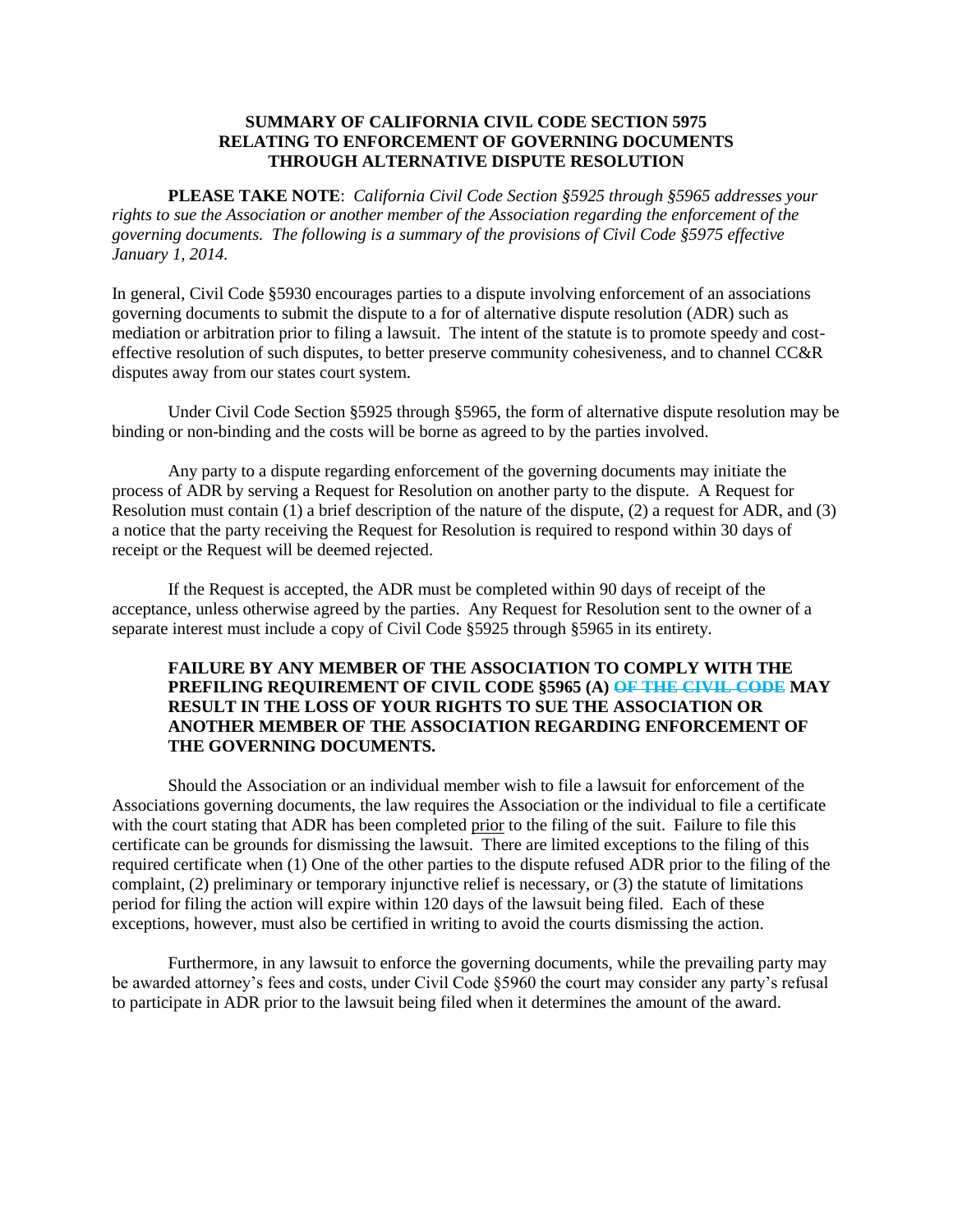#### **INTERNAL DISPUTE RESOLUTION**

**Meet & Confer**. Associations must provide a "fair, reasonable and expeditious" procedure for resolving disputes between the association and its members without charging a fee to the member participating in the process. Civil Code §5910.

**Default Procedure**. If an association does not establish its own procedures, the following procedures automatically apply. Civil Code §5915.

- 1. Either the association or the member may request that the other side meet and confer in an effort to resolve the dispute. The request must be in writing. The association may not refuse such a request, and the member may not be charged a fee to participate in the process.
- 2. The association must designate a board member to attend the meet and confer session.
- 3. The meeting must occur promptly at a mutually convenient time and place. At the meeting, the parties must explain their position to each other and must confer in good faith in an effort to resolve the dispute.
- 4. If the parties agree on a resolution of the dispute, the agreement must be put in writing and signed by the parties. The agreement is binding and can be enforced by the courts if: a) it is not in conflict with the law or the governing documents, and b) the association's representative had the authority to enter into the settlement or the settlement is ratified by the board.

**Notice**. Associations must notify their members of both **ADR** and **IDR** dispute resolution procedures.

**Rules Enforcement Appeals**. There is no specific appeals procedure described in the Davis-Stirling Act for penalties imposed by the board for violation of the rules and regulations. However, the IDR procedures described above can be used to "appeal" a decision of the board.